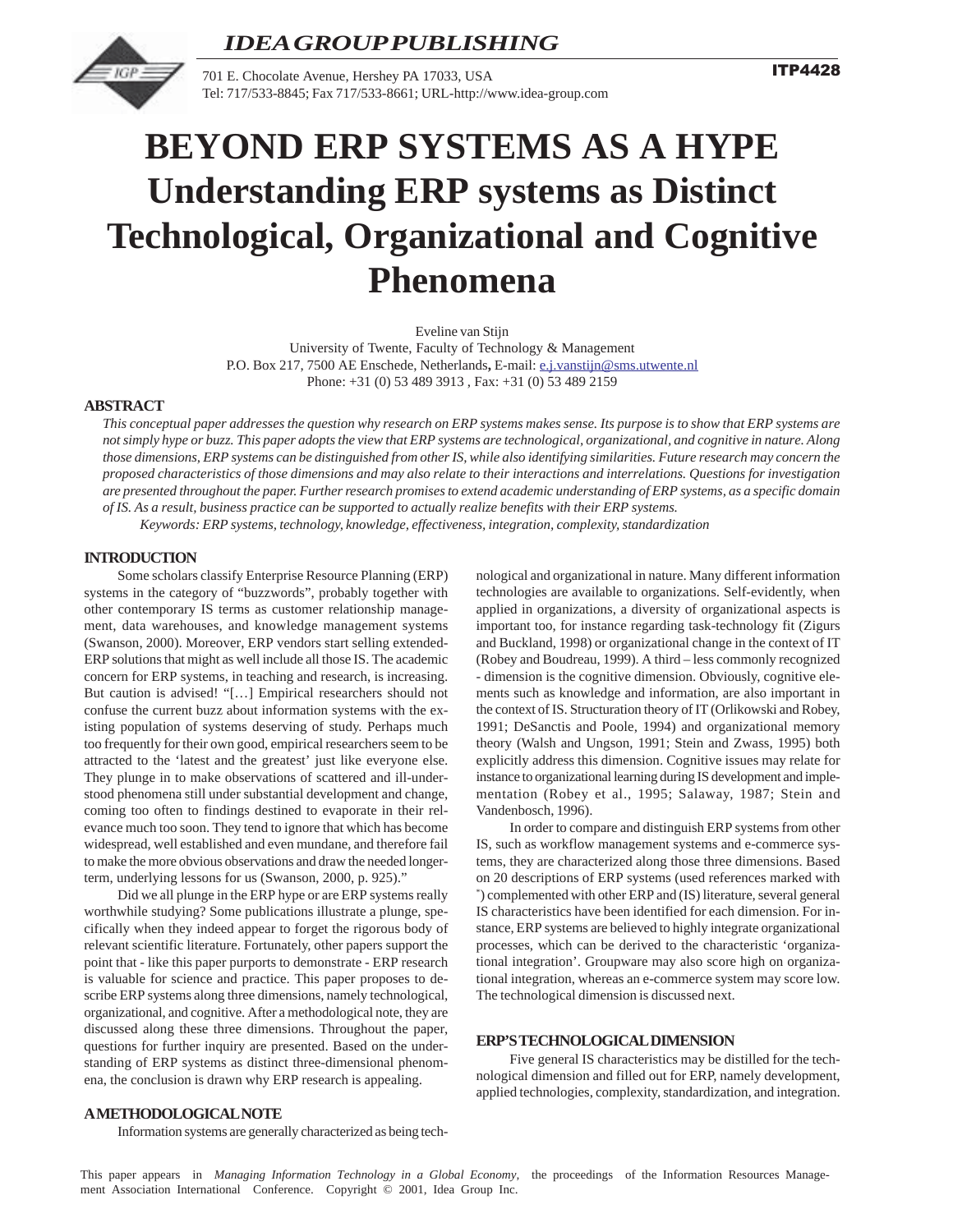#### 1. Development

ERP systems are commercial packages from third-party suppliers. Currently, key suppliers are SAP AG, Baan, J.D. Edwards, PeopleSoft and Oracle. ERP systems can be understood as semifinished products with tables and parameters to be configured inhouse (Shang and Seddon, 2000). The organization may customize the ERP software by means of add-ons or other enhancements (Markus and Tanis, 2000; Keller and Teufel, 1998). Yet unanswered questions are how to decide what aspects of the ERP package need to be enhanced (to better fit the organization's needs), how, and under which conditions?

#### 2. Applied technologies

ERP systems consist of multiple technologies such as clientserver systems and web-technology with specific features, such as being real-time, online, and interactive (Brown et al., 2000; Madani, 2000). The application of multiple technologies is assumed to lead to specific concerns regarding complexity, standardization and integration, characteristics discussed next.

#### 3. Complexity

Because of their large scale and organization-wide scope, ERP systems are considered to be highly complex. One may distinguish component complexity, coordinative complexity, and dynamic complexity (Banker et al., 1998). "[…] Component complexity refers to the number of distinct information cues that must be processed in the performance of a task, while coordinative complexity describes the form, strength, and interdependencies of the relationships between the information cues. Dynamic complexity arises from changes in the relationships between information cues over time, particularly during task performance (Banker et al., 1998, p. 435)." In these terms, complexity of ERP has not been investigated yet, nor the potential effects. Hypothetically, high complexity may for instance negatively influence the implementation process.

#### 4. Standardization

ERP systems are developed largely out-house, and considered to be prewritten and of a generalized nature. The level of standardization - striven for by means of reference business process models supplied by ERP vendors and consultants (Keller and Teufel, 1998; Scheer, 1998) - appears to be high. The reference business process models should make technological realization easier. However, suppliers have tended to develop non-open systems, while standardization across packages did not take place (Loos, 2000). That may decrease ERP's flexibility, obviously an important requirement. Further componentization and standardization of interfaces are two solutions currently adapted to enhance flexibility (Loos, 2000; Sprott, 2000).

#### 5. Technological integration

One may distinguish different forms of technological integration, for instance relating to the hardware architecture, components, data, and other IT. With respect to all those forms, ERP systems are regarded highly integrated. Take for example the SAP Strategic Enterprise Management (Meier et al., 2000). For vertical integration of business news, data are obtained from Internet, processed applying text mining, coupled to internal data from the ERP system, and provided to the managers. Researchers can help to develop such technologically integrated solutions and investigate problems that may occur. How reliable are for instance the text mining procedures? Do they filter the data in such a way that the information needs are fulfilled?

Next, ERP's organizational dimension is discussed, including organizational integration.

#### **ERP'S ORGANIZATIONAL DIMENSION**

The following three IS characteristics are distinguished: functionality, effectiveness orientation, and organizational integration.

#### 1. Functionality

The ERP system allegedly supports many business processes, varying from human resource management to logistics (Davenport, 1998). Some functions of SAP R/3 (Table 1) illustrate this. Originally, ERP systems concentrated on those internal organizational processes. Currently, ERP systems evolve into extended-ERP, incorporating inter-organizational processes as e-business, and supply chain management (Kumar and Van Hillegersberg, 2000). The mentioned description of ERP functionality may fail to catch the 'spirit' of ERP systems, and might as well be outdated next week. Perhaps one of the pitfalls of studying a buzzword phenomenon?

| R/3 Financial |               | R/3 Human resources |                                | R/3 Logistics |                           |
|---------------|---------------|---------------------|--------------------------------|---------------|---------------------------|
|               | Financial     |                     | Personnel Management           | 1             | Product Data              |
|               | Accounting    | $\overline{c}$      | Organizational Management      |               | management                |
| 2.            | Controlling   | ٩                   | Personnel Administration       | 2             | Sales and distribution    |
| 3             | Joint Venture | 4                   | Recruitment                    | 3             | Production planning       |
|               | Accounting    | 5                   | Personnel Development          |               | and control               |
| 4.            | Investment    | 6                   | Training and Event             | 4             | Project system            |
|               | Management    |                     | Management                     | 5             | Materials management      |
| 5.            | Corporate     | 7                   | <b>Compensation Management</b> | 6             | <b>Quality</b> management |
|               | Real Estate   | 8                   | <b>Benefits Administration</b> | 7             | Plant maintenance         |
|               | Management    | 9                   | Personnel Cost Planning        | 8             | Service management        |
| 6.            | Enterprise    | 10                  | Time Management                |               |                           |
|               | Controlling   | 11                  | Payroll Accounting             |               |                           |
| 7.            | Treasury      | 12                  | <b>Travel Management</b>       |               |                           |
|               |               |                     |                                |               |                           |
|               |               |                     |                                |               |                           |

Table 1. Functionality of SAP R/3 (SAP, 2000)

#### 1. Effectiveness orientation

It is proposed here to use the concept of 'effectiveness orientation' to capture what ERP systems are about. The 'effectiveness orientation' - based on the framework by Quinn and Rohrbaugh (1983)- comprises of two dimensions, namely focus (internal/ external) and structure (flexibility/ control). It is proposed to exclude the mentioned added functionality from the ERP system. Instead, ERP is understood here as concentrating on control of resources and activities *within* the organization. Registering, planning, tracking, standardizing, optimizing, and performance measurement are all control functions embedded in ERP systems. It is yet unclear to what extent ERP systems contribute to enhanced performance, and under which conditions. May for instance the control focus inhibit overall effectiveness improvement?

#### 2. Organizational integration

Organizational integration may be defined as "[…] the action of forming an ensemble, a coherent whole, of the various administrative units that make up the enterprise, each of which assumes certain functions (Alsène, 1999, p.27)." The organization may be interpreted as a collection of parts or subsystems (Katz and Kahn, 1966; Senge, 1990). One of the issues relating to ERP integration, then, is the definition of an organization in terms of interrelated subsystems. It is the question which aspects of the organization are dependent in what way and to what extent. Highly related aspects may be tighter integrated, while low interdependence can lead to very loosely coupling (Weick, 1969). How can organizations integrate their ERP-related internal processes? Some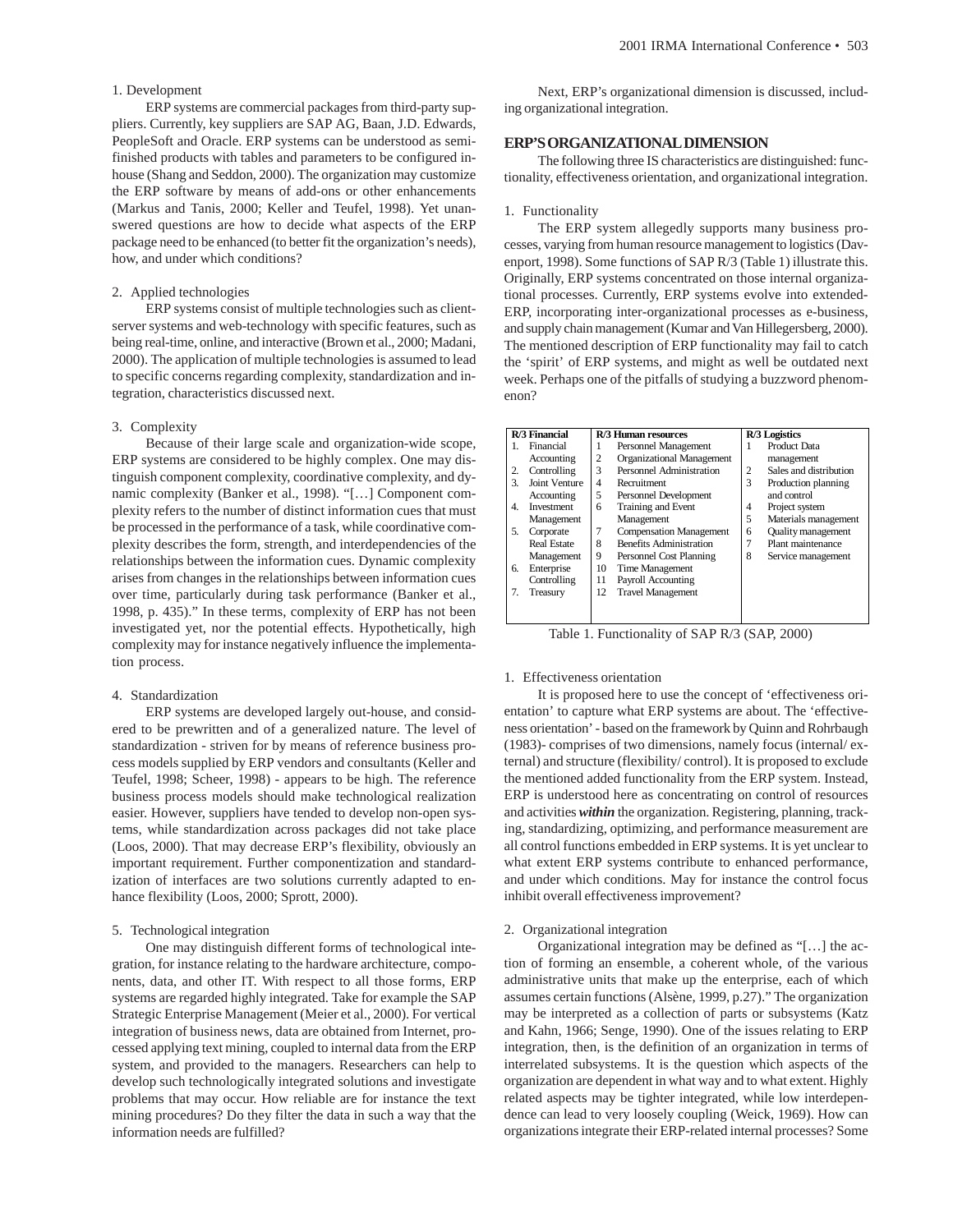organizations choose not to implement full ERP functionality, but for instance only implement human resource management and financial accounting components. In fact, they are not realizing an enterprise-wide system, or the proposed enterprise-wide integration. What does this mean in terms of such organizations' realization of ERP benefits? Do other ERP problems originate here as well?

The third dimension, addressed next, is the cognitive dimension.

#### **THE COGNITIVE DIMENSION OF ERP**

Five cognitive IS characteristics are distinguished, namely information, skills, knowledge, and paradigms, and cognitive integration.

#### 1. Information

"[…] Information is the flow of messages, while knowledge is created and organized by the very flow of information, anchored on the commitment and belief of its holder (Nonaka, 1994, p.15)." Information can be seen as messages that can become knowledge when its receivers can interpret these messages*.* Though data may be interpreted as being cognitive as well, it is proposed here to regard data as technological in nature, being the stored bits and bytes that may become information. ERP information focuses on the functional domains, such as logistics and finance (see table 1).

#### 2. Paradigms

Paradigms refer to the organizational beliefs and the reigning values and norms about 'what is good and what is bad', what one should and should not do (Kuhn, 1970). A key premise is that ERP systems embody best practices in their reference models (Davenport, 1998; Kumar and Van Hillegersberg, 2000), which allegedly leads to improved effectiveness. Reference models are based on theoretical and practical best practice assumptions (beliefs) for a given process. But processes exist within a rich context, including products and services, customers, suppliers, and employees (Van Stijn and Wensley, 2001). In which context do reference models apply?

#### 3. Knowledge

Knowledge, or interpretive schemes, can be described as "[…] a mental template that individuals impose on an information environment to give it form and meaning (Walsh, 1995, p. 281)." Knowledge helps human actors to give the world meaning (Orlikowski and Robey, 1991). Process knowledge, both company-specific and general, is embedded in the ERP system. Procedural knowledge, such as economic controlling, logistics and sales procedures are programmed into the ERP system (Koch, 2000).

#### 4. Skills

Skills are comparable to tacit (Nonaka, 1994) or soft knowledge (Anand et al., 1998), capabilities 'how things are done'. Usually, those capabilities have a personal quality, deeply rooted in action, commitment, and involvement (Nonaka, 1994). Skills may be elicited for the ERP in the form of routines or decision models, or in the form of a skill database in the HRM component of the ERP system, linking employees and skills.

#### 5. Cognitive integration

Cognitive integration means integration of the above characteristic 'contents' of the ERP system. Integration may provide the organization with a comprehensive holistic view of the business (Gable and Rosemann, 2000), but it may also pose difficulties. Though crucial when considering that organizational effectiveness will be "[...] a function of the degree to which decision-makers have knowledge about the nature of these interdependencies (Duncan and Weiss, 1979, p. 83)", it may be very difficult to understand the organization as a whole. It should be noted that although integration is important, it should not become a goal in itself.

## **DISCUSSION**

| <b>Technological</b>      | <b>Organizational</b>      | Cognitive             |
|---------------------------|----------------------------|-----------------------|
| Development               | Functionality              | Information           |
| Applied technologies      | Effectiveness orientation  | Paradigms             |
| Complexity                | Organizational integration | Knowledge             |
| Standardization           |                            | Skills                |
| Technological integration |                            | Cognitive integration |

Table 2. Summary of the proposed dimensions and characteristics.

The basic premise is that, like any IS, the purpose of ERP systems is to support the organizational processes in order to enhance effectiveness. Effectiveness is a complex and controversial organizational construct. One could say that effectiveness means that the organization functions in such a way that it has a relative sustained competitive advantage over its competitors (Hamel and Prahalad, 1994; Kettinger et al., 1994). Such effectiveness, or performance, is dependent on how the organizational processes function. The design of those processes may be dependent on what is introduced here as the effectiveness orientation. ERP systems focus on control and internal processes. The latter characterization of ERP appears to counter the current trend of extended functionality and may appear to be rather artificial in this respect. However, for research purposes, because it makes it possible to study ERP systems within its borders, as well as its relations and interactions beyond. Illustratively, one could study ERP in relation to manufacturing and project planning (see Table 1), or investigate the impact of e-business on ERP.

The discussed characteristics of ERP systems may be used as potential metrics for studies of ERP success, that is currently ranging from drastic failure to extreme success (Boudreau and Robey, 1999). Though potential ERP benefits have been identified (Shang and Seddon, 2000), research on evaluation is scarce (Rosemann and Wiese, 1999). To what extent are benefits actually realized? How do identified critical success factors (Holland et al., 1999), such as top management commitment, attribute to these results? Allegedly, the integration of internal processes and the use of best practices are important factors contributing to the ERP system's success. Are they? What if cognitive contents the third party developing the ERP system had in mind are different than the actual knowledge of the organization that is implementing or using the ERP system? Such conflicting cognition (or organizational memory mismatches), may disable the organization to realize ERP benefits (Van Stijn and Wijnhoven, 2000). What other influences does such conflicting knowledge have? And how can organizations (and researchers!) deal with the tacit nature of much of this contextual knowledge? Tacit knowledge is particularly difficult to formalize and communicate (Nonaka, 1994). What difficulties does that pose on diagnosis and coping?

Like integration, one may consider complexity and standardization cross-dimensional characteristics too. ERP business process models intend to standardize the various cognitive elements. Furthermore, the organization may adapt its organizational processes to standard business process models, thus leading to organi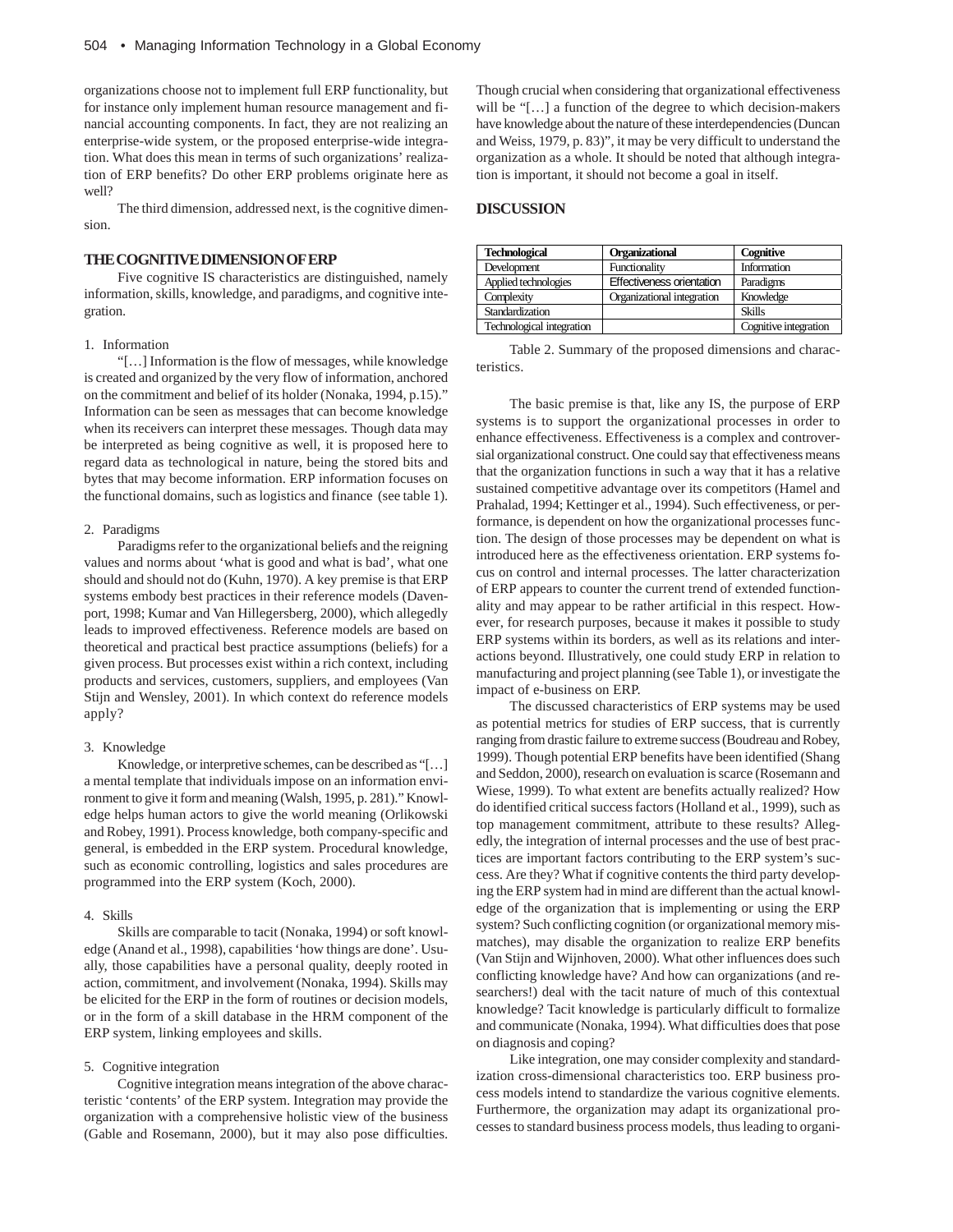zational standardization. Organizational complexity with respect to an ERP system may be very high, since the system relates to many different organizational functions and processes. Complexity with respect to the cognitive elements may also be very high. For instance, in the context of experts systems, knowledge complexity has been defined as "[…] the degree of depth and specialization of the internalized knowledge of human experts, the scope of the decision-making process, and the level of expertise required, including discipline-based knowledge, that is incorporated into the expert system application (Meyer and Curley, 1991, p. 456)." High technological, organizational, and cognitive complexity may cause the adoption of ERP systems to be more difficult than of low complexity IS, potentially causing ERP implementations to take much more time (and money) (Bingi et al., 1998). High complexity may also be hypothesized to make it difficult to realize benefits, as opposed to benefiting from low complexity IS.

#### **CONCLUSION**

Did we all plunge in the ERP hype or are ERP systems really worthwhile studying? This paper aimed to demonstrate that ERP system research is meaningful. The paper described ERP systems along the technological, organizational, and cognitive dimension, and proposed several general characteristics for each. Understanding them as three dimensional phenomena makes it clear that ERP systems exhibit a combination of specific characteristics that makes them distinct from other information systems that share some but by no means all - of those characteristics. ERP is a distinct IS domain. A myriad of potential research questions have been posed and, clearly, many more issues may be identified. Considering that the proposed characteristics may be used as potential metrics for studies of ERP success, it is my contention that organizations may profit from future ERP research that aims to enhance our understanding of how to realize benefits with ERP systems. As long as we do not forget the rich body of IS and other scientific knowledge, and engage in high quality research, it's a challenge to conduct ERP research.

#### **ACKNOWLEDGEMENTS**

The author wishes to thank her colleagues Diana Limburg and Fons Wijnhoven, and the anonymous reviewers, for their constructive comments on previous versions.

#### **REFERENCES**

- Alsène, É. The computer integration of the enterprise, *IEEE transactions on engineering management*, Vol. 46 (1999), No. 1, pp. 26-35
- Banker, R.D., Davis, G.B., and Slaughter, S.A. Software development practices, software complexity, and software maintenance performance: a field study. *Management Science* (44:4), 1998, pp. 433-450
- Bingi, P., Sharma, M.K., and Godla, J.K. Critical issues affecting an ERP implementation. *Information Systems Management* (16:5), 1998, pp. 7-14
- \* Brown, C.V., Vessey, I., and Powell, A. The ERP purchase decision: influential business and IT factors. *AMCIS2000*, 2000, pp. 1029 - 1032
- \* Davenport, T.H. Putting the enterprise into the enterprise system. *Harvard Business Review*, July – August, 1998, pp. 104 - 112
- DeSanctis, G. and Poole, M.S. Capturing the complexity in advanced technology use: adaptive structuration theory. *Organization Science* (5:2), 1994, pp. 121-147

Duncan, R.B., and Weiss, A. Organizational learning: implications

for organizational design. *Research in Organizational Behavior* (1), 1979, pp. 75 -123

- \* Gable, G. G. and Rosemann, M. ERP in university teaching and research. 2000
- \* Haines, M. N. and Goodhue, D.L. ERP implementations: the role of implementation partners and knowledge transfer. *IRMA2000*, 2000, pp. 34-38
- Hamel, G. and Prahalad, C.K. *Competing for the future* Boston: Harvard Business School Press, 1994
- Hedman, J. The CES framework for discussing ES. *AMCIS2000*, 2000, pp. 649-654
- Holland, C.P., Light, B. and Gibson, N. A critical success factors model for Enterprise Resource Planning Implementation. *ECIS99*, 1999, pp. 273-287
- Katz, D. and Kahn, R.L. *The social psychology of organizations.* New York [etc.]: John Wiley, 1966
- Kirchmer, M. *Business process oriented implementation of standard software: how to achieve competitive advantage efficiently and effectively.* Berlin etc.: Springer, 1999
- Kettinger, W.J., Grover, V., Guha, S., and Segars, A.H. Strategic information systems revisited: a study in sustainability and performance. *MIS Quarterly* (18:1), 1994, pp. 31-58
- \* Koch, C. Building coalitions in an era of technological change. *Journal of Organizational Change Management* (13:3), 2000, pp. 275-288
- \* Kremers, M. and Van Dissel, H. ERP system migrations. *Communications of the ACM* (43:4), 2000, pp. 53-55
- Kuhn, T. *The structure of scientific revolution*. Chicago: University of Chicago press, 1970, 2nd edition
- Kumar, K. and Van Hillegersberg, J. ERP experiences and evolution *Communications of the ACM* (43:4), 2000, pp. 23-26
- \* Lee, Z., Lee, J. and Sieber, T. ERP-based knowledge transfer. *IRMA2000*, 2000, pp. 865-867
- \* Loos, P. Advanced information technology application in ERP systems. *AMCIS2000*, 2000, pp. 635-639
- \* Madani, H.H. Re-engineering the role of the internal auditor in ERP solutions. *IRMA2000*, 2000, pp. 103-105
- \* Markus, M.L. and Tanis, C. The enterprise systems experience from adoption to success In: Zmud, R.W., ed., *Framing the domains of IT research: Glimpsing the future through the past*. Cincinnati, OH: Pinnaflex Educational resources, Inc., 2000, pp. 173-207
- \* Markus, M.L., Tanis, C., and Van Fenema, P.C., Multisite ERP implementations. *Communications of the ACM* (43:4), 2000, pp. 42-46
- Meier, M., Fülleborn, A., and Mertens, P. Vertical integration of business news from the Internet within the scope of SAP Strategic Enterprise Management (SAP SEM)TM. *AMCIS2000*, 2000, pp. 663-668
- Nonaka, I. A dynamic theory of organizational knowledge creation. *Organization Science* (5:1), 1994, pp. 14-37
- \* Oliver, D. and Romm, C. ERP Systems: the route to adoption. *AMCIS2000*, 2000, p. 1039-1044
- Orlikowski, W. J. and Robey, D. Information technology and the structuring of organizations. *Information Systems Research* (2:2), 1991, pp. 143-169
- Quinn, R.E. and Rohrbaugh, J. A spatial model of effectiveness criteria: towards a competing values approach to organizational analysis. *Management Science* (29:3), 1983, pp. 363-377
- \* Rao, S.S. Enterprise resource planning: business needs and technologies. *Industrial Management and Data Systems* (100:2), 2000, pp. 81-88
- \* Rizzi, A. and Zamboni, R., Efficiency improvement in manual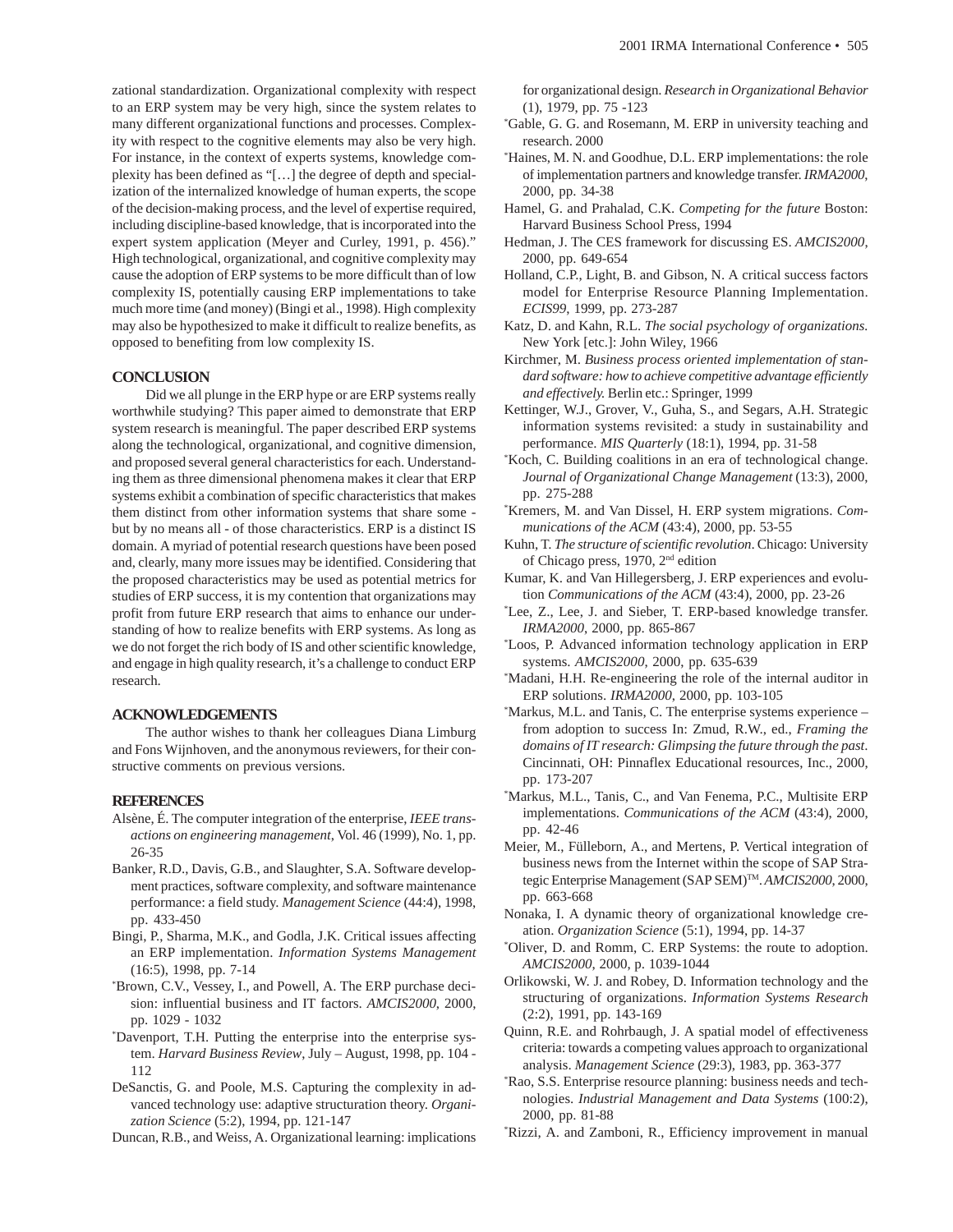warehouses through ERP systems implementation and redesign of the logistics processes. *Logistics Information Management* (12:5), 1999, pp. 367-377

- Robey, D. and Boudreau, M.C. Accounting for the contradictory organizational consequences of information technology: theoretical directions and methodological implications. *Information Systems Research* (10:2), 1999, pp. 167-185
- Robey, D., Wishart, N.A. and Rodriguez-Diaz, A.G. Merging the metaphors for organizational improvement: business process reengineering as a component of organizational learning. *Accounting, Management & Information Technologies* (5:1), 1995, pp. 23-40
- Rosemann, M. and Wiese, J. Measuring the performance of ERP software – a balanced scorecard approach. *Proceedings of the 10th Australasian Conference on Information Systems*, 1999
- Salaway, G. An organizational learning approach to information systems development. *MIS Quarterly* (11:2), 1987, pp. 245- 264
- SAP www.sap.com (current: Jan. 2000)
- Scheer, A.W. *ARIS Business process frameworks*. Berlin etc.: Springer, 1998, 2<sup>nd</sup> edition.
- Senge, P.M. *The fifth discipline: the art and practice of the learning organization*. New York, NY [etc.]: Doubleday/Currency, 1990
- \* Shakir, M. Decision making in the evaluation, selection, and implementation of ERP systems. *AMCIS2000*, 2000, pp. 1033-1038
- \* Shang, S. and Seddon, P. B. A comprehensive framework for classifying the benefits of ERP systems, *AMCIS2000*, 2000, pp. 1005-1014
- \* Soh, C., Kien, S.S., and Tay-Yap, J. Cultural fits and misfits: is ERP a universal solution? *Communications of the ACM* (43:4), 2000, pp. 47-51
- Somers, T.M., Nelson, K., and Ragowsky, A. Enterprise Resource Planning (ERP) for the next millennium. *AMCIS2000*, 2000, pp. 998-1004
- \* Sprott, D. Componentizing the enterprise application packages. *Communications of the ACM* (43:4), 2000, pp. 63-69
- Stein, E. and Vandenbosch, B. Organizational learning during advanced system development: opportunities and obstacles. *Journal of Management Information Systems* (13:2), 1996, pp. 115- 136
- Stein, E. and Zwass, V. Actualizing organizational memory with information systems. *Information Systems Research* (6:2), 1995, pp. 85-117
- Swanson, E.B. Information systems as buzz, *AMCIS2000*, 2000, pp. 923-925
- Van Stijn, E. and Wensley, A.K.P. Organizational Memory and the Completeness of Process Modeling in ERP Systems: Some Concerns, Methods and Directions for Future Research. *Business Process Management Journal*, (2001), forthcoming.
- Van Stijn, E. and Wijnhoven, F. Diagnosing organizational memory mismatches in the ERP usage stage, *AMCIS2000*, 2000, pp. 655-662
- Walsh, J.P. and Ungson, G.R. Organizational memory. *Academy of Management Review* (16), 1991, pp. 57-91
- Weick, K.E. *The social psychology of organizations.* Reading, Mass: Addison-Wesley Pub. Co, 1969
- \* Willcocks, L.P. and Sykes, R. The role of the CIO and the IT function in ERP. *Communications of the ACM* (43:4), 2000, pp. 32-38
- Zigurs, I. and Buckland, B.K. A theory of task/technology fit and group support system effectiveness. *MIS Quarterly* (22:3), 1998, pp. 313-334